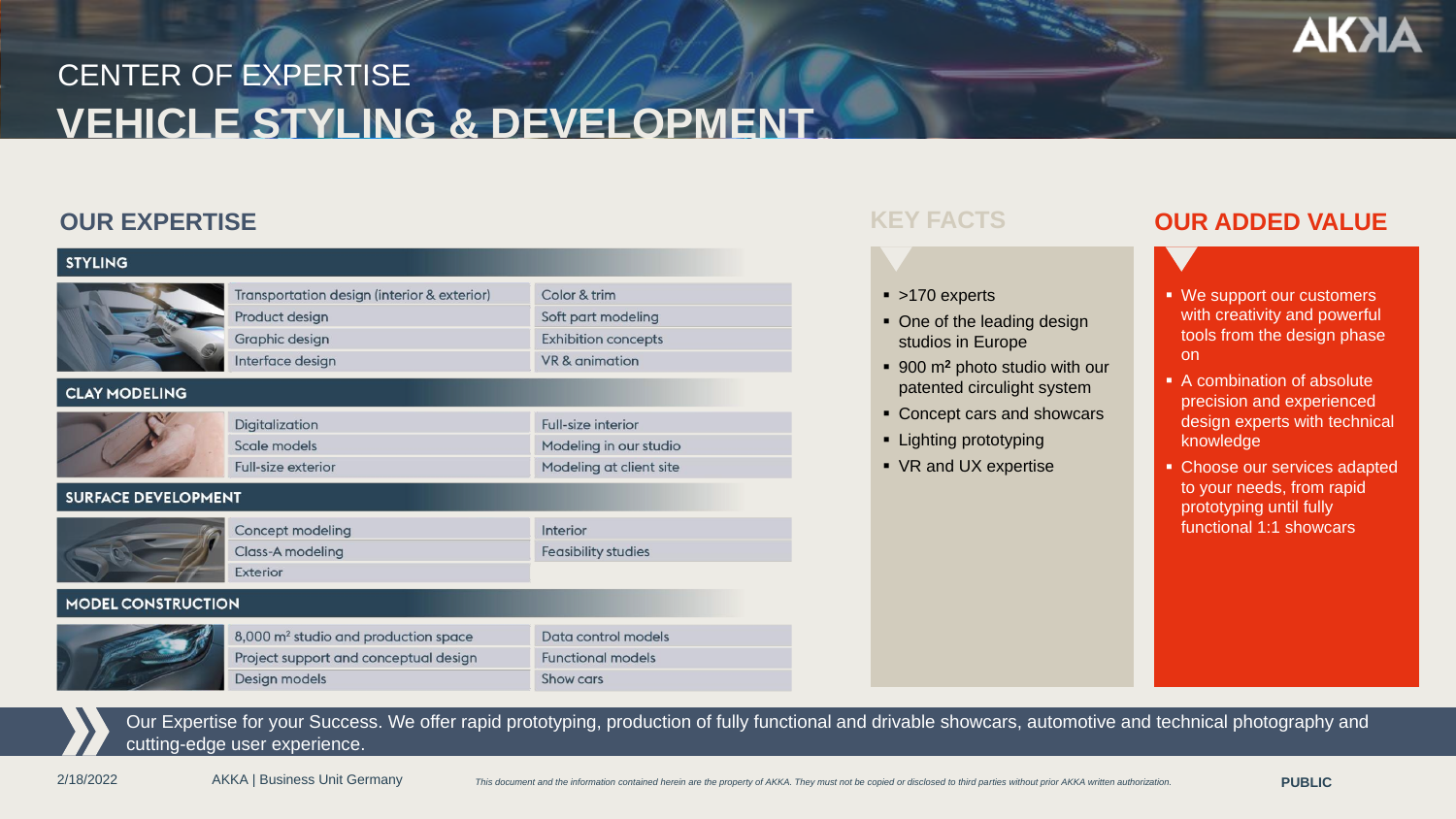# **AKXA**

# **VEHICLE STYLING & DEVELOPMENT** CENTER OF EXPERTISE

## **OUR EXPERTISE** *KEY FACTS*



- >200 engineers
- More than 100 successfully completed projects
- 30 OFM and Tier 1 customers
- Our Workshop Facilities and Digital Manufacturing Expertise complement this offer by giving AKKA an outstanding innovation potential
- With a structured network of Centers of expertise and extended teams we provide you with the most competitive offer

### **OUR ADDED VALUE**

■ As a partner for turn-key projects we take responsibility for the complete development cycle, from pre-development to after sales

We combine our longstanding experience and expertise in automotive development with progressive topics in electrification and digitalization.